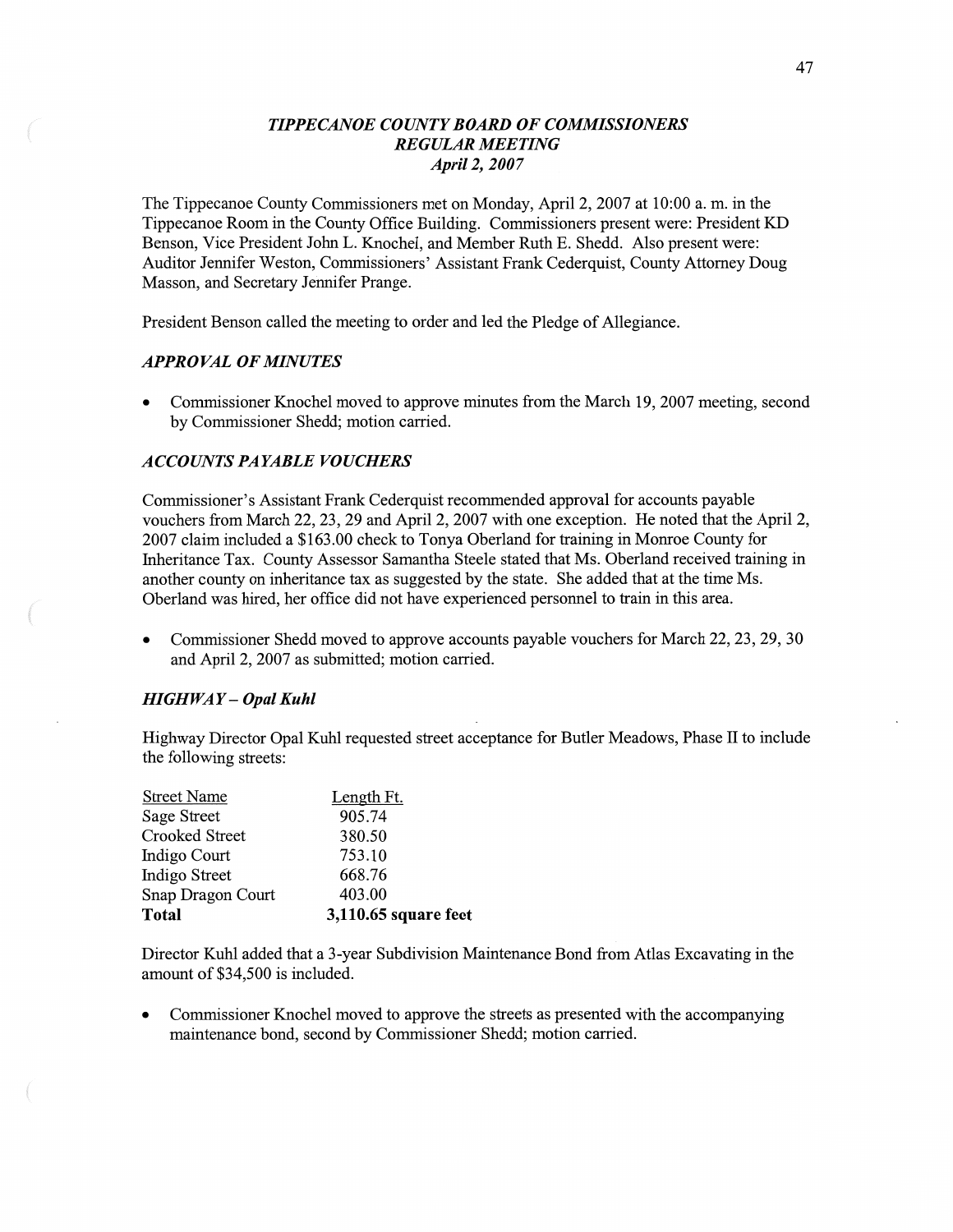#### Bid **Acceptance** for **Bridge** #2

Director Kuhl recommended acceptance of the bid for Bridge #2 from Jack Isom Construction. She added that the bid is accompanied by a Performance Bond in the amount of \$253,911.84, Payment Bond in the amount of \$253,911.84 and a Maintenance Bond in the amount of \$50,782.37.

*0* Commissioner Knochel **moved** to accept the bid for Bridge #2 fiom Jack Isom Construction with accompanying bonds, second by Commissioner Shedd; motion carried.

#### Bid **Acceptance** for **300W** at **U852**

Director Kuhl recommended acceptance for the 300W and U852 bid from Reith Riley Construction Company, Inc. in the amount of \$283,972.41.

**0** Commissioner Knochel moved to award the bid for 300W and U852 to Reith Riley Construction Company, Inc., second by Commissioner Shedd; motion carried.

#### *REZONES*

### **Rezone Z-2311** and **Z—2323**

Commissioner Benson noted that a request was received to withdraw Rezone Z-2311, Providence Foundation, Inc. and Z-2323, Thomas Wiers for Providence Foundation, Inc.

#### **Rezone Z—2328**

Commissioner Knochel moved to hear Rezone 2328 – Crown Castle South, LLC (AA to A), second by Commissioner Shedd.

(quote)

March 22, 2007 Ref. No.: 07-106

Tippecanoe County Commissioners 20 North 3rd Street Lafayette, IN 47901

## **CERTIFICATION**

#### RE: **Z—2328—CROWN CASTLE SOUTH,** LLC (AA to A):

Petitioner, with consent of owner Marjorie Isabelle Gamble, is requesting rezoning of 5,625 square feet of property (0.129 acres) to legitimize a primary communications tower located at 6029 CR 800 S, Jackson 6 (NE) 21-5.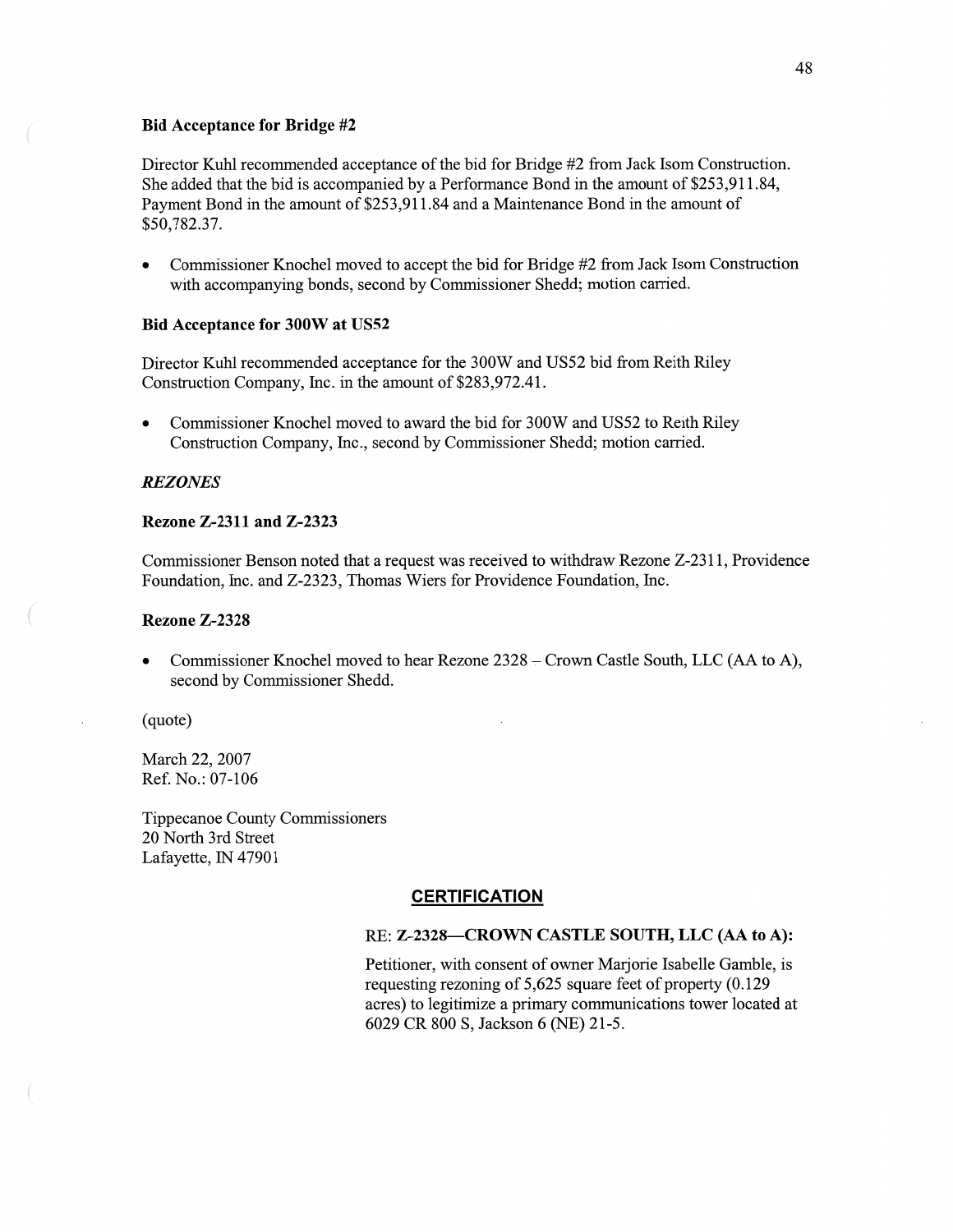Dear County Commissioners:

As Secretary to the Area **Plan Commission** of **Tippecanoe** County, I do hereby certify **that** at a public hearing held on March 21, 2007, the Area Plan Commission of Tippecanoe County voted 13 yes *-* 0 no on the motion to rezone the subject real estate from AA to A. Therefore, the Area Plan **Commission** of Tippecanoe County recommends to the Tippecanoe County Commissioners that the proposed rezoning **ordinance** be APPROVED for the property described in the attachment.

Public Notice has been given that this petition will be heard before the Tippecanoe County Commissioners at their April 2, 2007 regular meeting. Petitioners or their representatives must appear to present their case.

Sincerely,

/s/ Sallie Dell Fahey **Executive** Director

#### (unquote)

Dennis Burns with Crown Castle South, LLC with consent of the owner Marjorie Isabelle Gamble, spoke regarding the request for rezone. He noted **that** the request was made to legitimize a wireless communication facility in West Point. He added that currently the tower is **owned** by Verizon and Crown Castle would like to include other wireless networks to the tower to prevent the proliferation of towers.

• Commissioner Knochel moved to approve Rezone-2328, Ordinance 2007-14-CM, second by Commissioner Shedd.

**Auditor** Weston recorded the vote:

Benson — Yes Knochel **—** Yes Shedd *—* Yes

man."

**Ordinance** 2007-14-CM passes 3-0.

#### *VACATION* 0F *EASEMENT* — *Unity Main Campus,* LLS

Attorney Joe Bumbleberg **spoke** on behalf of the **petitioner.** Attorney Bumbleberg **noted** that this request is the final phase for Unity Main Campus. He added **that** with approval, the petitioner will **consult** with the City of Lafayette on building permits to **finalize** the project.

• Commissioner Knochel moved to approve Ordinance 2007-16-CM, second by Commissioner Shedd.

Auditor Weston recorded the vote:

**Benson** *—* Yes  $Knochel - Yes$ **Shedd** — Yes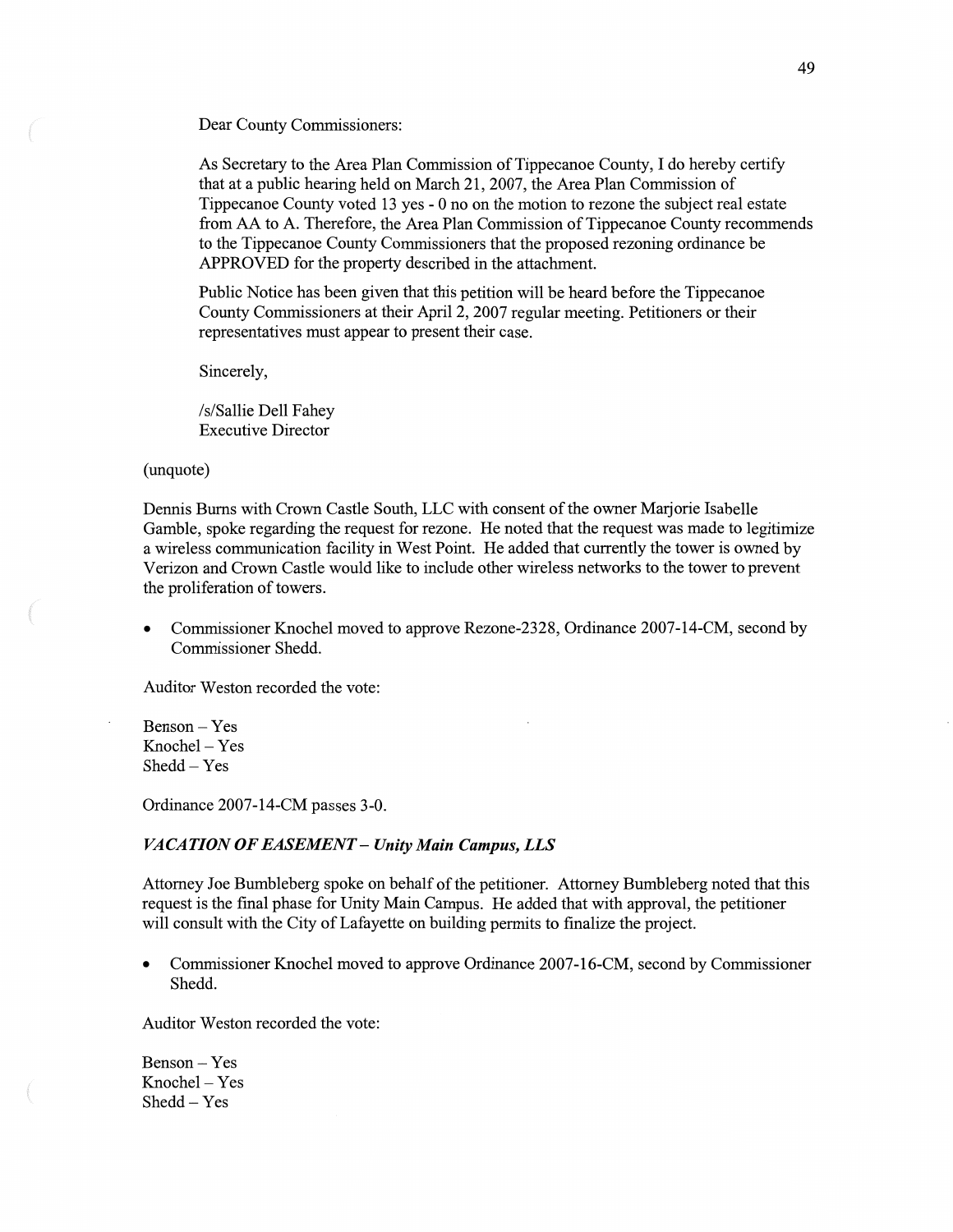**Ordinance** 2007-16-CM passes on the first reading 3-0.

- **0 Commissioner** Knochel moved to suspend the rules and hear Ordinance 2007-16-CM on second reading, **second** by Commissioner Shedd; **motion** carried.
- **0** Commissioner **Knochel moved** to hear Ordinance 2007-16-CM on second reading, second by Commissioner Shedd.

Auditor Weston recorded the **vote:** 

Benson *—* Yes Knochel – Yes Shedd — Yes

Ordinance 2007-16-CM passes on **second** and final reading.

### For the *record* **—** *Doug Masson* left as *attorney* and Jay *Seeger entered.*

# *BUILDING COMMISSION* **—** Ron *Highland*

Attorney Jay Seeger updated the commissioners on the unsafe structure at 3324 Wyndam Way in West Lafayette. Attorney Seeger added **that** a **suit** for a temporary restraining order and preliminary **injunction** was filed by the owner against the county. The court required that the owner provide proof of insurance naming the county as an additional insured. Attorney Seeger stated **that** the county filed **a** motion to dismiss the action due to lack of subject matter jurisdiction. He stated that a hearing is scheduled for April 3, 2007 and at **which** he will request adequate liability protection. Commissioner Knochel noted that Mr. Richard has been very **cooperative** and suggest **that** the commissioners continue to hear **information** regarding this **case**  at future meetings.

**0** Commissioner Knochel moved to table the discussion until the **next** meeting on April 16, *.* 2007, second by Commissioner Shedd; motion carried.

#### For the *record* **—** Jay *Seeger left* the *meeting* and *Doug Masson returned.*

#### *HPPECANOE VILLA* **—** *DeAnna Sieber*

Director **DeAnna** Sieber presented **information** regarding unresolved debt left by previous Villa residents that are deceased or unreachable. She provided a list of names and the amount owed by each individual and a total for all uncollected accounts. She **mentioned** that she has removed approximately 10 people from the list in an effort to collect according to the statute of limitations. County Attorney Doug Masson read Resolution 2007-11-CM **into** the record.

Resolution 2007-11-CM will appear in its entirety in the Resolution Book in the County Auditor's Office.

*0* **Commissioner Knochel** moved to approve **Resolution** 2007-11-CM, second by Commissioner Shedd; motion carried.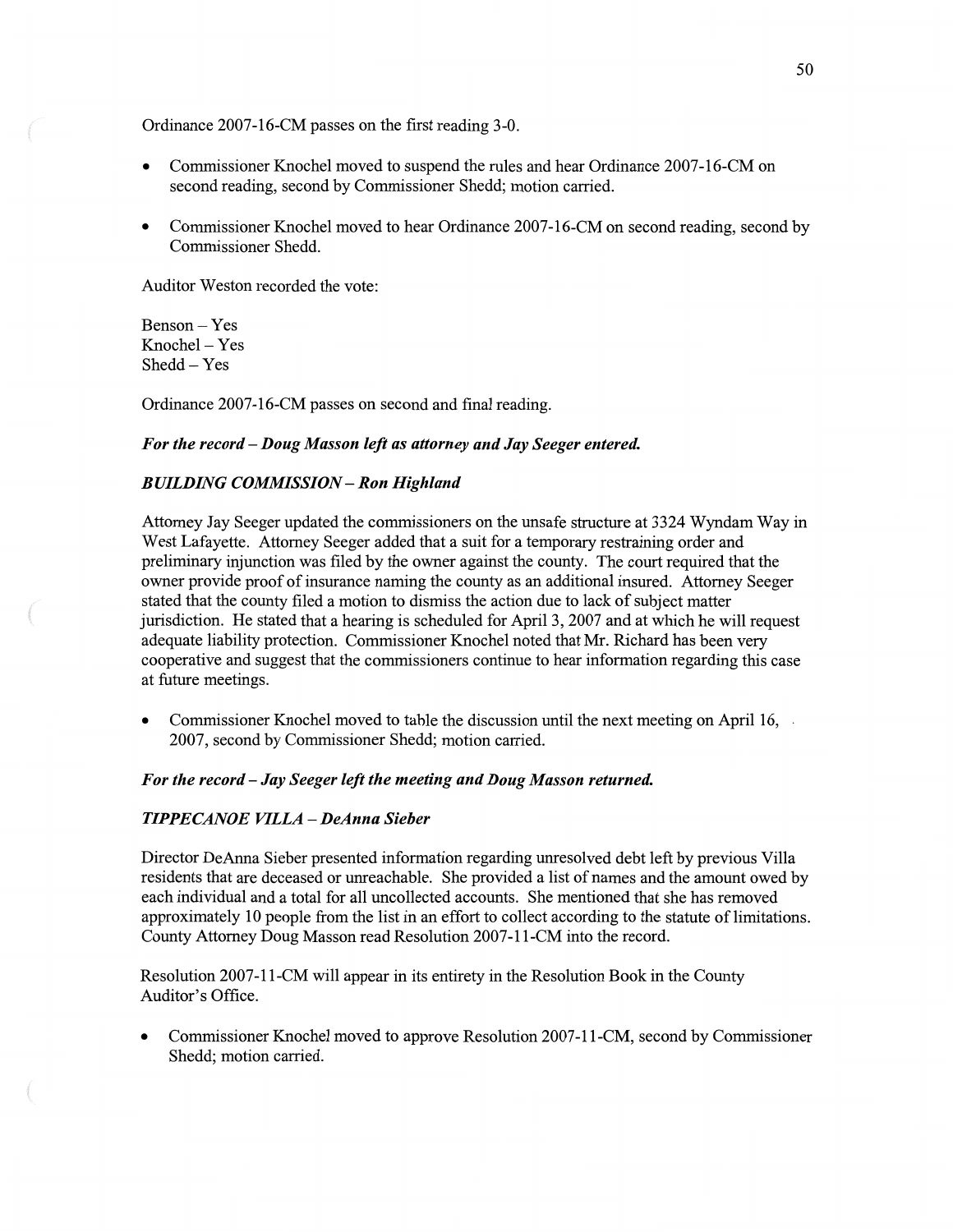#### *VOTER* RE *GISTRA TION* **—** *Heather Maddox*

Co-Director **Heather Maddox** requested approval for the Tentative List of Vote Centers for the Municipal Election. She **noted** that the **list** has been **approved** by the **steering committee** and Voter Registration. Director Maddox added that the West Lafayette Public Library and the Tippecanoe Fairgrounds will be open to the public for the **mock** election.

# **Tentative List of Vote Centers Municipal Election 11/6/2007**

Please note that these sites are tentative until approved by the Board Of Commissioners. £1l **teams** are **fail!** *m* **mucus** with Disabilities Act) **cmpliant. Faith** Presbyterian Church is the closest ADA compliant facility within Tippecanoe County to the town of Otterbein.

**Jenks Rest Senior Center** CFRC Headstart<br>County Extension Office County State 3150 Sagamore Parkwa **Purdue Memorial Union Clarks Hill Christian Church** 

Mcflisler Cm 2351 N. 20th Street **Lafayette**  5t. Lawrence **1916 Meharry Street 1916 Lafayette 1916 Lefayette 1508 R.** 1508 N. 16th Street **1508** Linnwood Church of Christ **1508 N. 16th Street** 1508 **Lafayette** Lafayette City Half 20: No. 61, 20: N. 61, Street Cafayette City Half 20: N. 631s Street Cafayette Lafayette<br>1915 Scott Street Cafayette Lafayette Cafayette Cafayette Cafayette Cafayette Cafayette Cafayette Cafayette C Lafayette Fire Station #5<sup>-</sup> 750 N. Creasy Lane CFRC Headstart Lafayette<br>CFRC Headstart CFRC Headstart CFRC Headstart CFRC Headstart CFRC Headstart CFRC Headstart CFRC Headstart CFRC H County Extension Office **3150 Sagamore Parkway South** Lafayette<br>3150 Sagamore Parkway South Lafayette 4-H PM **140-:** 758 Road **Lafayette**  Brady Lane Church of Christ **2701 Brady Lane Lafayette** Evangelical Covenant Church **1960 8.** 9th Street **and Street Lafayette The Outpost 1880** Lafayette **The Outpost 2501 Old US Highway 231 S. Lafayette**<br>101 N. Grant Street **West Lafayette** Was! Marietta Pubiicijbraw .203 W, **Calumbia** Sirens! Wen-u Lafayette Federated Christian Church **2400 Sycamore Lane West Lafayette** Covenant Presbyterian Church **facts** 211 Knox Drive **Facts of the Mest Lafayette** Calvary Baptist Church **Calvary** Calvary Baptist Church **310 Kaiberer Road** West Lafayette **West Lafayette**<br>
3509 Soldiers Home Road West Lafayette **West Lafayette** 3509 Soldiers Home Road<br>7201 Wesleyan Drive **Dayiun United** Hem emu 320% mm Dave mm **Fain!** 9mm **cm** 3318 SI. Rd. 26 **W** "East which Battle Ground Fire Station 112 North Street 83116 Sheet Battle Ground

**0** Commissioner Knochel moved to approve the list of **Tentative** Vote Centers as presented, second by Commissioner Shedd; **motion** carried.

#### **PROSECUTOR - Pat Harrington**

Prosecutor Harrington requested approval for a secretary position. He **added that** currently the prosecutor's office is understaffed based on the attorney to secretary ratio. He noted that the workload is increasing and adding this position will further allow them to distribute the work evenly.

**0** Commissioner Knochel **moved** to approve the request for the secretary position in the prosecutors office, second by Commissioner Shedd; **motion** carried.

### *WABASH ASSESSOR* **—** *Janet Freels*

Wabash Assessor Janet Freels requested approval for a new **position** in her office. Her request is for a COMOT II, Real Estate Deputy. She noted **that** the parcel number has increased over the years in Wabash **Township** and the **workload** is more than the current staff can handle.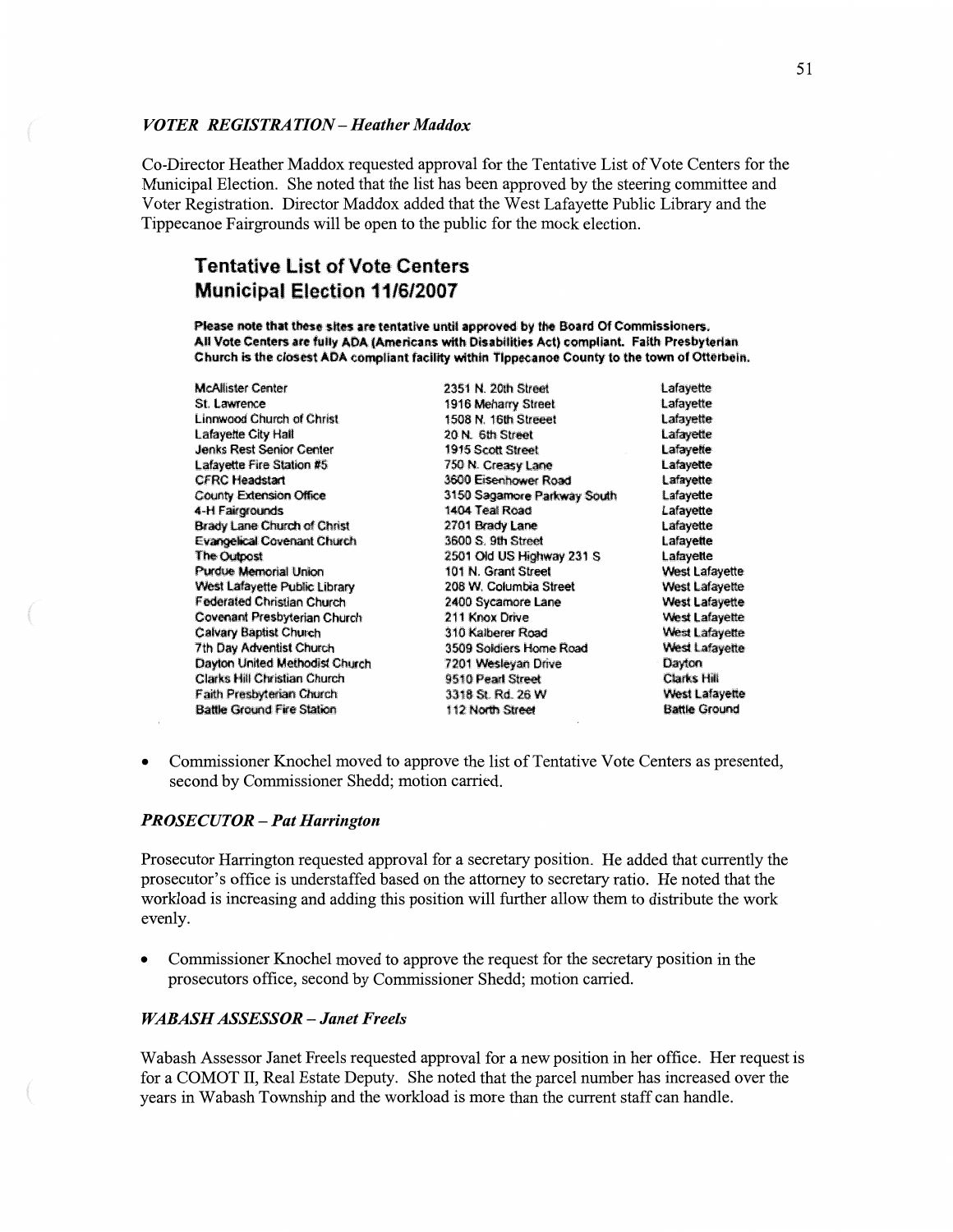**0** Commissioner Knochel moved to approve the position for the Wabash Township Assessor as requested, **second** by Commissioner Shedd; motion carried.

## *2007* TAX *SALE WORK PLAN*

Auditor Weston and Treasurer Plantenga requested approval for the 2007 Tax Sale Work Plan. Auditor Weston noted that this contract is similar to past contracts with SR1, **Inc.** Treasurer Plantenga added that these services are provided at no cost to the county, and SRI, Inc. includes all necessary fees in the total amount collected from taxpayers.

**0** Commissioner Knochel moved to approve the 2007 Tax Sale Work Plan, second by Commissioner Shedd; motion carried.

# *COMMON* WA GE *BOARD APPOINTMENTS*

Commissioner Knochel moved to appoint the following to the Common Wage Board, second by Commissioner Shedd; **motion** carried.

- $\triangleright$  Betty Michael Ivy Tech State College
- $\triangleright$  Al Parker Purdue University

## SER *VICE AGREEMENT* **—** *Word Systems*

Commissioners Assistant Frank Cederquist presented a service agreement for Word Systems. He noted that the digital recording system used in Superior Court 5 was purchased without **a** service agreement and has incurred \$1,500 in repair expenses this year. Commissioner Knochel suggested that other county offices use the system and the county should negotiate a group service agreement.

**0** Commissioner Shedd moved to table the discussion on the Word Systems contract until further investigation is complete, second by commissioner Knochel; motion carried.

# *DELMAR INFORMATION TECHNOLOGIES* — *Linda Phillips*

Clerk Linda **Phillips** presented a contract for software fiom DelMar Information Technologies. Clerk Phillips noted that **this** software **links** all twenty-two vote centers and allows poll workers to register voters only one time.

**0** Commissioner Knochel **moved** to approve the agreement with DelMar Information Technologies, second by Commissioner Shedd; motion carried.

## *UNFINISHEDflVEWBUSINESS*

None.

 $\overline{a}$ 

## *REPORTS* ON *FILE*

Clerk's Office Weights and Measures